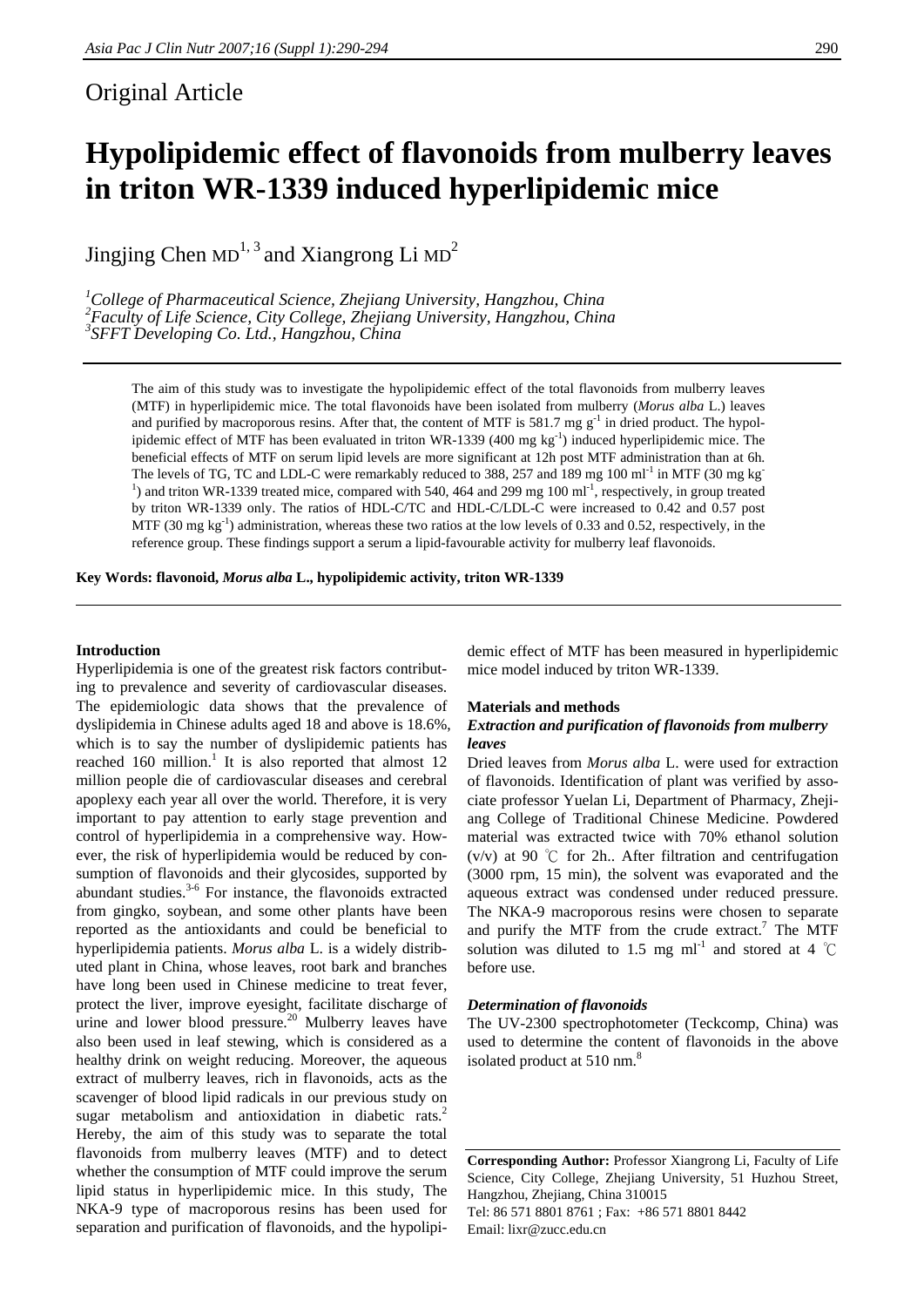The flavonoid content was calculated using the following linear equation based on the calibration curve that prepared by rutin, range from 2.0  $\mu$ g ml<sup>-1</sup> to 60  $\mu$ g ml<sup>-1</sup>.

 $A = 0.005 + 0.0116C$ ,  $r = 0.9998$ 

 Where A is the absorbance C is the flavonoid content in  $\mu$ g ml<sup>-1</sup>.

#### *Experimental animals*

ICR mice, 5 weeks old, weighing  $20 \pm 2$  g, were purchased from the Institute of Experimental Animals, Academy of Medical Sciences (Hangzhou, China) and were acclimatized for 1 week before experiment. The animals were housed in individual cages with free access to water and regular ad libitum, in a controlled environment maintaining a 12h light - 12h dark cycle, the temperature of  $24 \pm 1$  °C, and the humidity of  $55 \pm 10$  %.

 All the mice were randomly divided into 6 groups when experiments began: normal control group, model group, MTF treatment groups  $(7.5, 15 \text{ and } 30 \text{ mg kg}^{-1})$ and positive control group.

#### *Design*

All mice except normal control group were injected with triton WR-1339 (Sigma, USA) at a dose of 400 mg  $kg^{-1}$  to achieve the hyperlipidemic animal models, while normal control group was injected with normal saline (NS) of the same volume.<sup>9, 10</sup> The triton WR-1339 was dissolved in NS to a final concentration of 4%. Twelve hours following the triton WR-1339 injecting, MTF groups were treated by MTF at doses of 7.5, 15 or 30 mg  $kg^{-1}$  respectively, orally by gastric intubation. Simultaneously, the positive control group was given ginkgetin at a dose of 15 mg  $kg<sup>-1</sup>$  by intragastric administration.. The serum samples were separated from the mouse blood samples, collected from the retro-orbital plexus at 12, 18 and 24 h after triton WR-1339 injection, and stored at -18 ℃ before determination.

#### *Determination of serum lipid levels*

The amount of total cholesterol (TC), triacylglycerol (TG), high density lipoprotein cholesterol (HDL-C) and low density lipoprotein cholesterol (LDL-C) in mouse serum were assayed by enzymatic kits (Rongsheng Biotech, China); ratios of HDL-C/TC and HDL-C/LDL-C were calculated to describe serum lipid levels.<sup>9</sup>

#### *Statistical analysis*

All the data were expressed as mean  $\pm$  S.D. Statistical significance was calculated using one- way analysis of variance (ANOVA). Significance was accepted at the *p*<0.05.

## **Result**

### *Qualitative analysis of MTF*

The flavonoids content was  $28.7$  mg  $g^{-1}$  in mulberry leaves, and 581.7 mg  $g^{-1}$  in dried product post purification by NKA-9 macroporous resins.

**Table 1.** Effect of MTF on serum lipid levels in mice 18h post triton WR-1339 injection

|                                        | Normal          | Triton                       | MTF treatment $(mg kg^{-1})$ | Ginkgetin       |                   |                           |  |
|----------------------------------------|-----------------|------------------------------|------------------------------|-----------------|-------------------|---------------------------|--|
|                                        |                 | WR-1339                      | 7.5                          | 15              | 30                | $(15 \text{ mg kg}^{-1})$ |  |
| $TG \text{ (mg } 100 \text{ ml}^{-1})$ | $85.7 \pm 5.9$  | $607 \pm 50^{*}$             | $596 \pm 59$                 | $553+54*$       | $438 \pm 38**$    | $542+47**$                |  |
| $TC \text{ (mg } 100 \text{ ml}^{-1})$ | $79.1 + 5.4$    | $441 \pm 30^{\frac{4}{3}}$   | $413+41$                     | $361 \pm 35**$  | $285+27**$        | $370 \pm 32**$            |  |
| LDL-C (mg $100 \text{ ml}^{-1}$ )      | $72.1 + 5.1$    | $287+24$ <sup>#</sup>        | $273 + 25$                   | $247+26**$      | $210+16**$        | $248 \pm 20**$            |  |
| HDL-C/TC                               | $0.52 \pm 0.04$ | $0.34 \pm 0.03$ <sup>#</sup> | $0.34 \pm 0.03$              | $0.36 \pm 0.03$ | $0.39 \pm 0.04**$ | $0.36 \pm 0.03$           |  |
| HDL-C/LDL-C                            | $0.57 \pm 0.05$ | $0.52 \pm 0.06$ <sup>#</sup> | $0.52 \pm 0.04$              | $0.53 \pm 0.05$ | $0.53 \pm 0.06$   | $0.54 \pm 0.06$           |  |

*n* = 10; Mean  $\pm$  S.D.  $\frac{h}{r}$  *p*<0.01 compared with control group. \* *p*<0.05, \*\* *p*<0.01 compared with model group.

|  | <b>Table 2.</b> Effect of MTF on serum lipid levels in mice 24h post triton WR-1339 injection |  |  |  |  |  |
|--|-----------------------------------------------------------------------------------------------|--|--|--|--|--|
|  |                                                                                               |  |  |  |  |  |

|                                       |                | Triton<br>WR-1339        | MTF treatment $(mg kg^{-1})$ | Ginkgetin         |                |                           |
|---------------------------------------|----------------|--------------------------|------------------------------|-------------------|----------------|---------------------------|
|                                       | Normal         |                          | 7.5                          | 15                | 30             | $(15 \text{ mg kg}^{-1})$ |
| $TG \, (mg \, 100 \, \text{ml}^{-1})$ | $84.5 \pm 5.4$ | $540+40$ <sup>#</sup>    | $526+46$                     | $494 + 46 *$      | $388+26**$     | $452 \pm 38$ **           |
| TC (mg $100 \text{ ml}^{-1}$ )        | $81.1 + 4.9$   | $464 + 37$ <sup>#</sup>  | $421 + 44$ *                 | $339+33**$        | $257+25**$     | $345+40**$                |
| LDL-C (mg $100 \text{ ml}^{-1}$ )     | $72.7 + 5.5$   | $299+26$ <sup>#</sup>    | $276+22*$                    | $229+17**$        | $189+16**$     | $238+19**$                |
| HDL-C/TC                              | $0.52 + 0.03$  | $0.33+0.03$ <sup>#</sup> | $0.34 + 0.03$                | $0.38 \pm 0.04**$ | $0.42+0.04**$  | $0.37+0.04*$              |
| HDL-C/LDL-C                           | $0.58 + 0.05$  | $0.52+0.04$ <sup>#</sup> | $0.52 + 0.07$                | $0.56 + 0.04$     | $0.57 + 0.06*$ | $0.53 + 0.06$             |

*n* =10; Mean  $\pm$  S.D.  $\#$  *p*<0.01 compared with control group.  $*$  *p*<0.05,  $**$  *p*<0.01 compared with model group.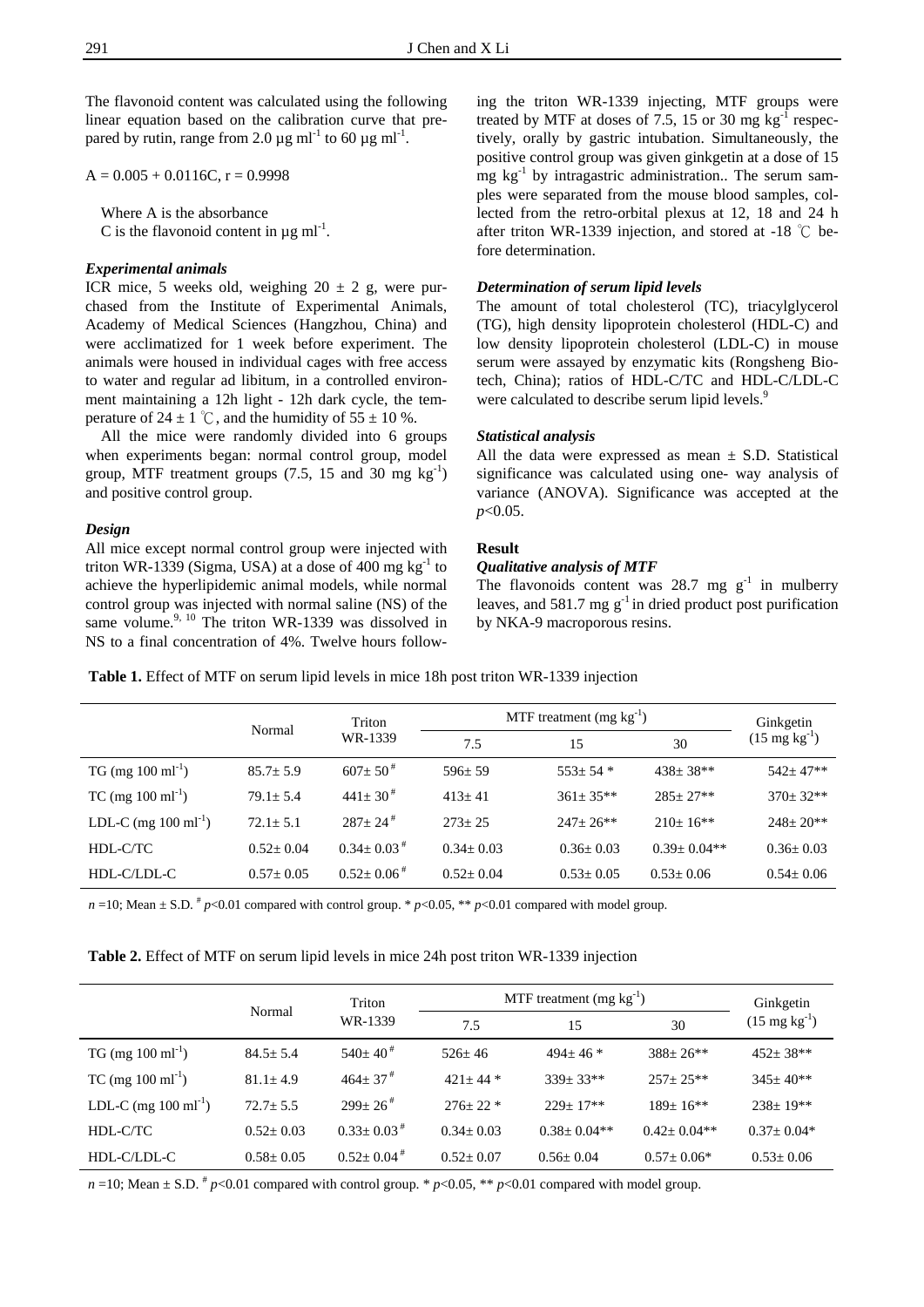

**Figure 1.** The inhabitation of MTF in serum lipid levels. The serum lipid levels were resisted by MTF, at the doses of 7.5, 15 and 30 mg kg-1, 24h post triton WR-1339 injection. Date is expressed as mean± S.D. obtained from ten mice in each group.

#### *Hypolipidemic effect of MTF*

The levels of serum lipids were significantly increased approximate 7 folds in TG, 5 folds in TC and 4 folds in LDL-C in triton WR-1339 induced hyperlipidemic mice, whereas the ratios of HDL-C/TC and HLD-C/LDL-C were decreased by 40% and 10%, respectively, compared with the normal control. These changes can be inhibited or reduced by MTF, suggesting the hypolipidemic effect of MTF (Table 1 & Table 2).

 As shown in Table 2, 24 hours following the triton WR-1339 injection (400 mg  $kg^{-1}$ ), the amounts of TG, TC and LDL-C were remarkably reduced to 388, 257 and 189 mg  $100 \text{ ml}^{-1}$  in MTF (30 mg  $\text{kg}^{-1}$ ) and triton WR-1339 treated mice, compared with 540.1, 464 and 299mg 100 ml<sup>-1</sup>, respectively, in group treated by triton WR-1339 only. The ratio of HDL-C/TC was obviously raised to 0.38 and 0.42 in MTF treatment groups, at the doses of 15 and 30 mg  $kg^{-1}$ , while the ratio was depressed to 0.33 in mice treated with triton WR-1339 alone. Despite the high HLD-C/LDL-C ratio present in all the MTF treatment groups, there was no significant difference between





**Fig 2.** Time-effect relationship of MTF on serum lipid levels. The date are obtained at 6h and 12h post MTF administration, at the doses of 30 (A), 15 (B) and 7.5 (C) mg kg<sup>-1</sup>. Date is expressed as mean  $\pm$  S.D. \* *p*<0.05, \*\* *p*<0.01 compared with the model group.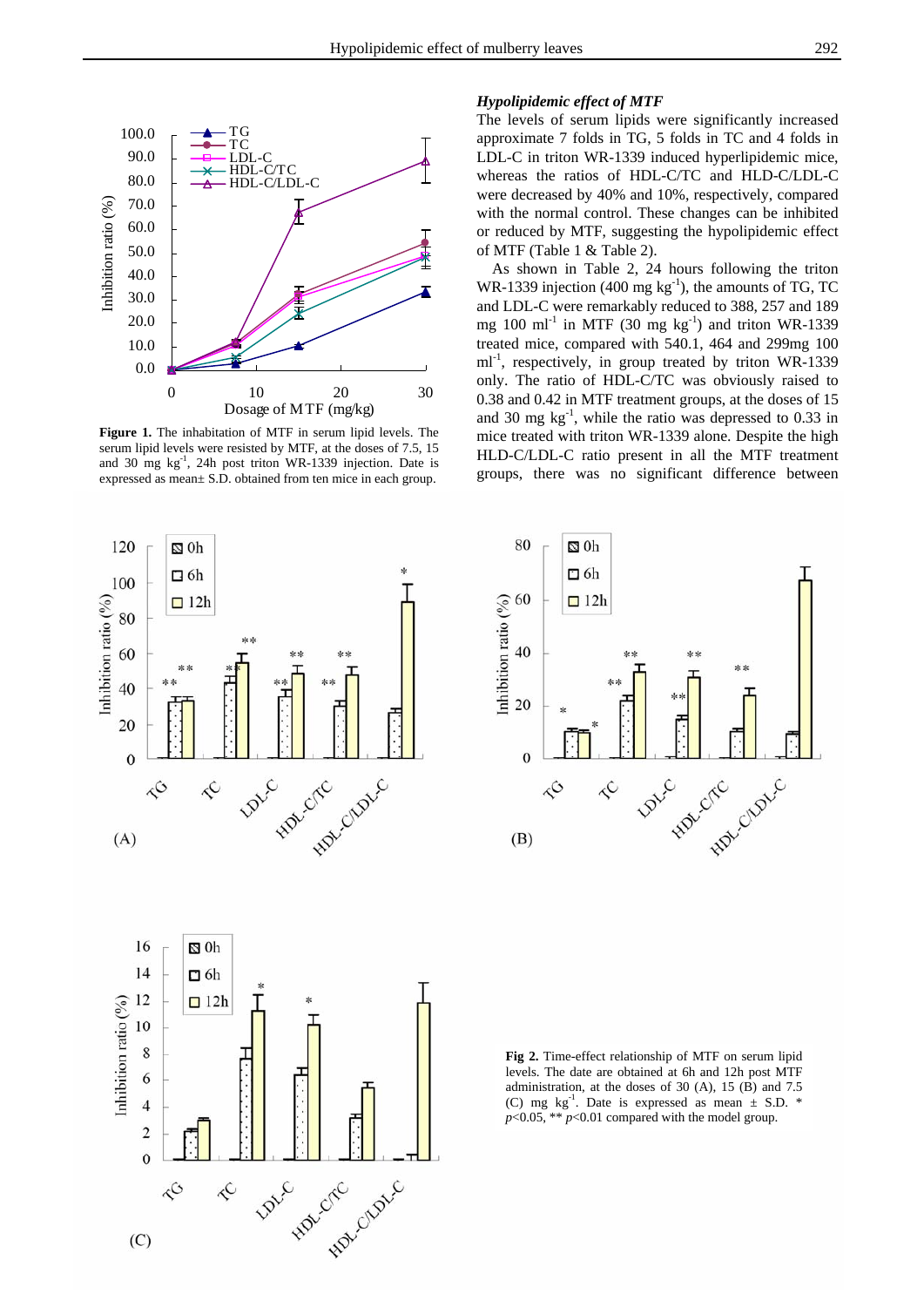groups of either 7.5 mg  $kg^{-1}$  dose or 15 mg  $kg^{-1}$  dose and groups without MTF treatment.

Both Table 1 and Table 2 indicated a dose dependent hypolipidemic activity of MTF, which was observed more clearly in Fig.1. The increases in serum TG, TC, LDL-C induced by triton WR-1339 and declines in HDL-C/TC, HLD-C/LDL-C ratios were all resisted by MTF cotreatment. The inhibition ratios of TG, TC, LDL-C, ratio HDL-C/TC and HLD-C/LDL-C, as described in Fig.1, were dose dependent.

*Time - effect relationship of MTF on serum lipid levels*  when MTF  $(30 \text{ mg kg}^{-1})$  was given to the hyperlipidemic mice induced by triton WR-1339  $(400 \text{ mg kg}^{-1})$ , the hypolipidemic effect acted continually for 12 hours at least (Fig 2A). Similar phenomenon could be observed at the dose of 15 mg  $kg^{-1}$  (Fig 2B). But the difference is not significantly enough to leap to a conclusion at the dose of 7.5 mg kg-1 (Fag 2C). It can also be observed that the lipid lowering activity of MTF is more efficacious at 12h post MTF administration than at 6h.

#### **Discussion**

In Chinese traditional medicine, mulberry leaves have been used in protecting liver, improving eyesight, facilitating discharge of urine, lowering blood pressure and controlling weight. In our prior study, when we were interested in the effect of MTF on sugar metabolism and antioxidation in diabetic rats, we found that MTF was the scavenger of lipid free radicals, $2, 11$  indicating a potential lipid lowering activity of MTF. To verify this feature of MTF, triton WR-1339, a nonionic surfactant, was used in this study to generate hyperlipidemic animal models.<sup>10, 12,</sup>  $13$ It is well known that high serum TC, TG and LDL-C levels are primary risk factors for vascular diseases, and high serum level of HDL-C confers a protective effect against its development. The experimental data in the current study shows that all the changes in serum lipid levels induced by triton WR-1339 can be resisted by MTF. The amount of TG and TC could be obviously reduced by MTF in a dose dependent manner. Meanwhile, the proportion of cholesterol component could also be changed under the action of MTF. These results prove the hypolipidemic activity of MTF. MTF may become a kind of functional food or even natural drug in future.

 The oxidative modification of LDL and its accumulation in serum is a primary event in the proceeding of atherosclerosis. $14$  It is generally believed that flavonoids or vitamin antioxidants, which increase LDL oxidation resistance of the body, could inhibit atherosclerosis, though there is no direct evidence yet.<sup>15</sup> It was reported that some isoflavones increase LDL oxidation resistance, like soybean isoflavones and genistein derivatives.<sup>15</sup> The flavonoids extracted from Mulberry leaves, are identified as efficacious antioxidant compounds, taking quercetin, keampferol and their glycosides for instance. The strong LDL antioxidant activities of quercetin 3-(6- malonylglucoside), rutin (quercetin 3-rutinoside) and isoquercitrin (quercetin 3-glucoside) were demonstrated in vitro.<sup>16</sup>

 The content of HDL-C in serum implies the activity of lecithin cholesterol acyltransferase (LCAT), which plays a key role in lipoprotein metabolism and may contribute

to the regulation of blood lipids.17 Allowing for abnormal changes of HDL-C in triton WR-1339 induced acute animal models, we chose HDL-C/TC and HDL-C/LDL-C ratios instead.<sup>9</sup> The two ratios represent the proportion of cholesterol component and may provide valid indices for identifying individuals at risk of peripheral arterial diseases.18 Flavonoids may decrease the risk of cardiovascular disease by increasing these two ratios. Flavonoids increase the HDL-C/LDL-C ratio that may hasten removal of cholesterol from peripheral tissues to liver for catabolism and excretion.<sup>19</sup> In our study, the ratio HDL-C/TC was substantially boosted in MTF treated mice, at doses of 15 and 30 mg  $100 \text{ kg}^{-1}$ . Though there was no statistical significance, the ratio HDL-C/LDL-C was raised as well.

 In conclusion, the results of the experiments above provide useful information regarding the lipid lowering activity of flavonoids extracted from mulberry (*Morus alba* L.) leaves and purified by macroporous resins. The beneficial effects of MTF on serum lipid levels are dose dependent and time dependent. The current study supports, at least partly, the traditional use of this ethnomedical plant. The mechanisms responsible for this hypolipidemic effect of MTF should be explored further in future studies.

#### **References**

- 1. Zhao WH, Zhang J, You Y, Man QQ, Li H, Wang CR, Zhai Y, Li Y, Jin SG,Yang XG. Epidemiologic characteristics of dyslipidemia in people aged 18 years and over in China. Chinese Journal of Preventive Medicine 2005; 39: 306-310.
- 2. Li XR, Fang X, Yu LY. Effect of flavonoids from mulberry leaves on an tioxidative enzyme and album in glycosylation on diabetic rat. Journal of Zhejiang University (Agric. & Life Sci.) 2005; 31: 203-206.
- 3. Grundy SM. Cholesterol and coronary heart disease: a new era. Journal of American Medical Association 1986; 256: 2849-2858.
- 4. Kris-Etherton PM, Penny M, Hecker KD, Bonanome A, Coval SM, Binkoski AE, Hilpert KF, Griel AE, Etherton TD. Bioactive compounds in foods: their role in the prevention of cardiovascular disease and cancer. The American Journal of Medicine 2002; 113: 71-88.
- 5. Aviram M. Flavonoids-rich nutrients with potent antioxidant activity prevent atherosclerosis development: the licorice example. International Congress Series 2004; 1262: 320- 327.
- 6. Engler MB, Engler MM. The vasculoprotective effects of flavonoid-rich cocoa and chocolate. Nutrition Research 2004; 24: 695-706.
- 7. Chen JJ, Li XR, Fang X. Purification of total flavones from *Morus alba* L. by macroporous adsorbents and kinetic model for the process. Journal of Zhejiang University (medical Sciences) 2006; 35: 219-223.
- 8. Zhuang XP, Lu YY, Yang GS. Extraction and determination of flavonoid in ginkgo. Chinese Herbal Medicine 1992; 23: 122-124.
- 9. Yu YH, Wen J, Guo ZG. Effects of triton WR-1339 on blood-lipids of mice. Chinese Pharmacological Bulletin 2002; 18: 599-600.
- 10. Agren JJ, Kurvinen JP, Kuksis A. Isolation of very low density lipoprotein phospholipids enriched in ethanolamine phospholipids from rats injected with Triton WR 1339. Biochimica et Biophysica Acta 2005; 1734: 34-43.